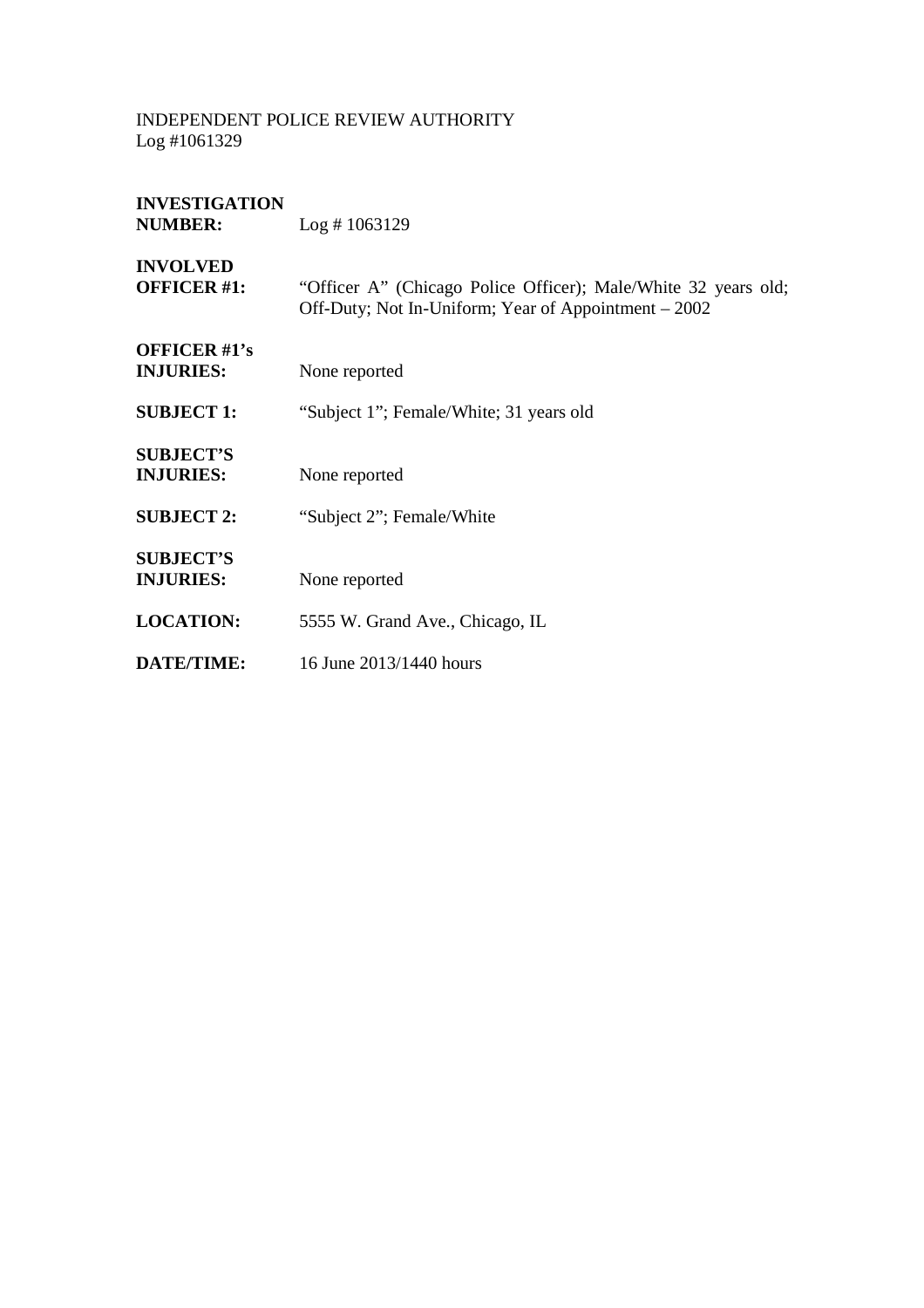### **SUMMARY OF INCIDENT:**

Officer A and Subject 1 have one child in common, Juvenile 1, but they did not have a dating or marital relationship. The interactions between Officer A and Subject 1 have been contentious and, in June 2013, Subject 1 obtained an Emergency Order of Protection prohibiting Officer A from physically abusing, harassing, or interfering with her personal liberty. This investigation involves the actions described in Subject 1's Petition for Order of Protection.<sup>1</sup> Subject 1 alleged that she received many telephone calls from Officer A at her place of employment. Subject 1 also alleged that Officer A called Juvenile 1's ballet school on several occasions and informed staff members Witness 1 and Subject 2 that Juvenile 1 was there illegally; he identified himself as a police officer during the calls despite not calling on Department business, and called Subject 2 a "stupid bitch."

## **ALLEGATIONS:**

On 26 June 2013, Intake Aide A, Employee #XXXXX, registered this complaint after being notified of an Emergency Order of Protection against the accused, **Police Officer A, #XXXX, Unit 025**, obtained by the complainant, Subject 1.

The complainant alleged that on 12 June 2013, at various times, Officer A:

1) made repeated calls to her job, in violation of Rule 9.

The complainant also alleged that sometime between April 2013 and September 2013, at an unknown time, Officer A:

> 2) made harassing phone calls to Le Ballet Petit School in that he identified himself as a Chicago Police Officer while conducting nondepartment business, in violation of Rules 2 and 4.

3) referred to Subject 2 as a "stupid bitch," in violation of Rule 9.

The complainant also alleged that on 12 June 2013, at an unknown time, Officer  $A$ :

4) threatened to remove Juvenile 1 from her day care and ballet school and to have his mother file a police report against Subject 1 alleging Subject 1 threatened Officer A's mother's life in violation of Rule 9.

The complainant finally alleged that on various dates and times, Officer A:

5) sent her harassing text messages in violation of Rule 9.

 $<sup>1</sup>$  A separate investigation, Log #1068265, investigates subsequent allegations made against Officer A by</sup> Subject 1.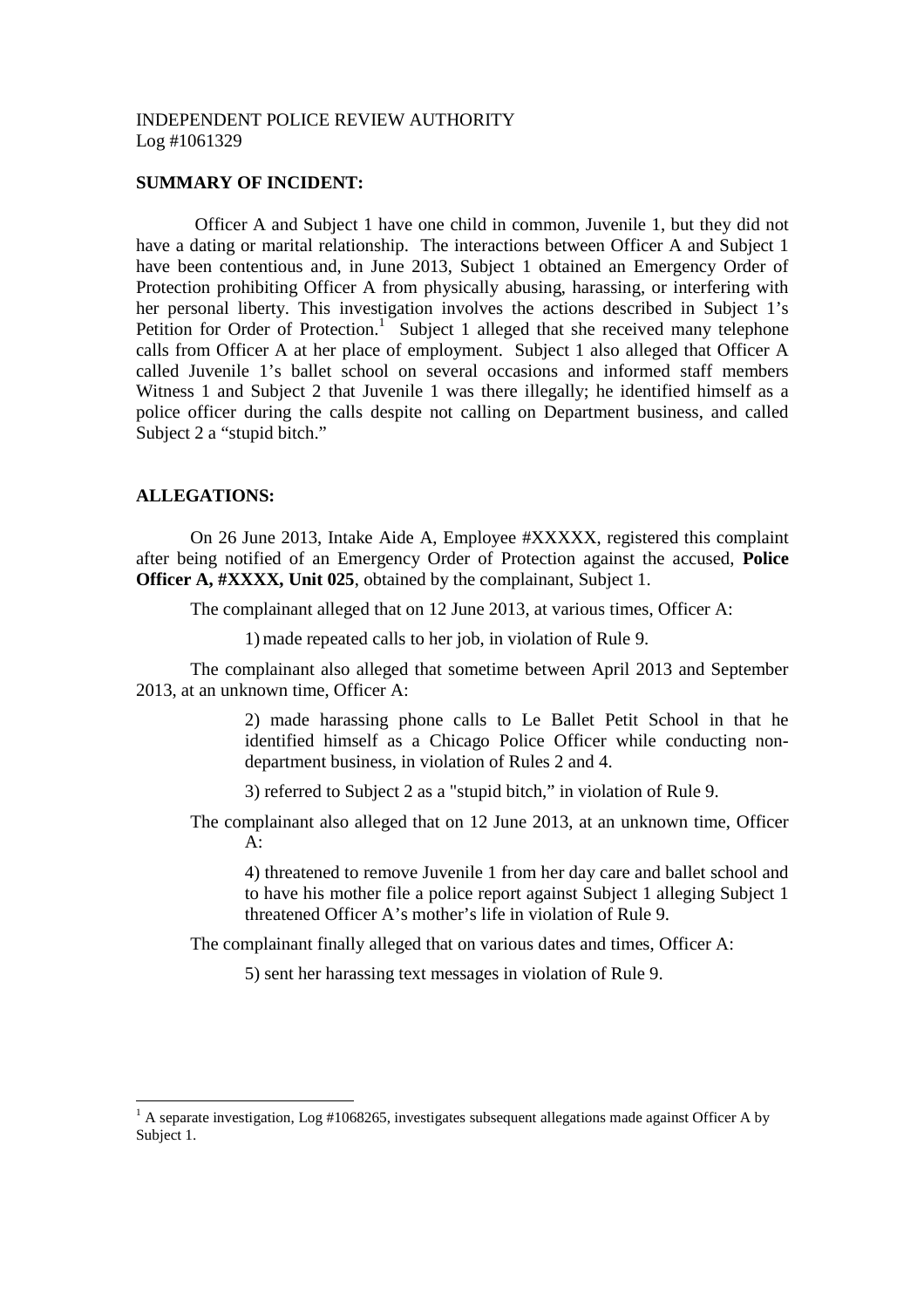# **APPLICABLE RULES AND LAWS**

- **Rule 2:** Any action or conduct that impedes the Department's efforts to achieve its policy and goals or brings discredit upon the Department. **Rule 4:** Any conduct or action taken to use the official position for personal gain or influence.
- **Rule 9:** Engaging in any unjustified verbal or physical altercation with any person, while on or off duty.

## **INVESTIGATION:**

**To-From-Subject Reports** from Accused Officer A, #XXXX; Commander A; and Chief A, documented that Officer A was the subject of Order of Protection #XXXXXXXXXX served on 16 June 2013. (Atts. 4, 5, 6)

Subject 1 filed a **Petition for Order of Protection** on 13 June 2013 in which she alleged that Officer A made excessive calls to her place of employment, used intimidating language, made harassing calls to their child's ballet school, threatened to remove their child from her daycare and from her ballet school, threatened to have his mother file a false report against Subject 1 for threatening Officer A's mother, threatening that Subject 1 will have a warrant for her arrest, and threatening to take their child for a week without court-ordered Skype calls, and reported that a squad car shined lights into her apartment. An **Emergency Order of Protection** was granted on 13 June 2013 which prohibited Officer A from physical abuse and harassment of Subject 1 and from interference with her personal liberty. Officer A was also prohibited from removing their daughter from day care and ballet school. Officer A was ordered to have no contact with Subject 1 and prohibited from entering or remaining at Subject 1's address, their daughter's daycare and ballet school and two other addresses. The Order of Protection was extended on 03 July 2013 until 05 August 2013. The Order was vacated on 05 August 2013 and replaced with an **Agreed Order** that incorporated provisions that prohibited both Officer A and Subject 1 from contacting one another except in cases of emergency involving their daughter or adjustment or cancellation of visitation. The Agreed Order also directed Officer A and Subject 1 to stay away from one another, and prohibited them from physically abusing, harassing, interfering with the other's personal liberty, and stalking each other. (Atts. 7, 8, 9, 18, 19, 20)

In a **statement** with the Independent Police Review Authority on 14 August 2013, complainant **Subject 1** stated that she sought an Emergency Order of Protection against Officer A after he called her office approximately fifteen times on 12 June 2013. She stated that she recognized his number on the Caller ID; she did not pick up the phone to speak with him, and he did not leave a message. Subject 1 stated that she felt threatened by the repeated telephone calls. After the workday ended, Officer A called Subject 1 on her cell phone; he told her that he would remove their daughter from the programs where she was registered. Subject 1 stated that at approximately 0230 hours on 13 June 2013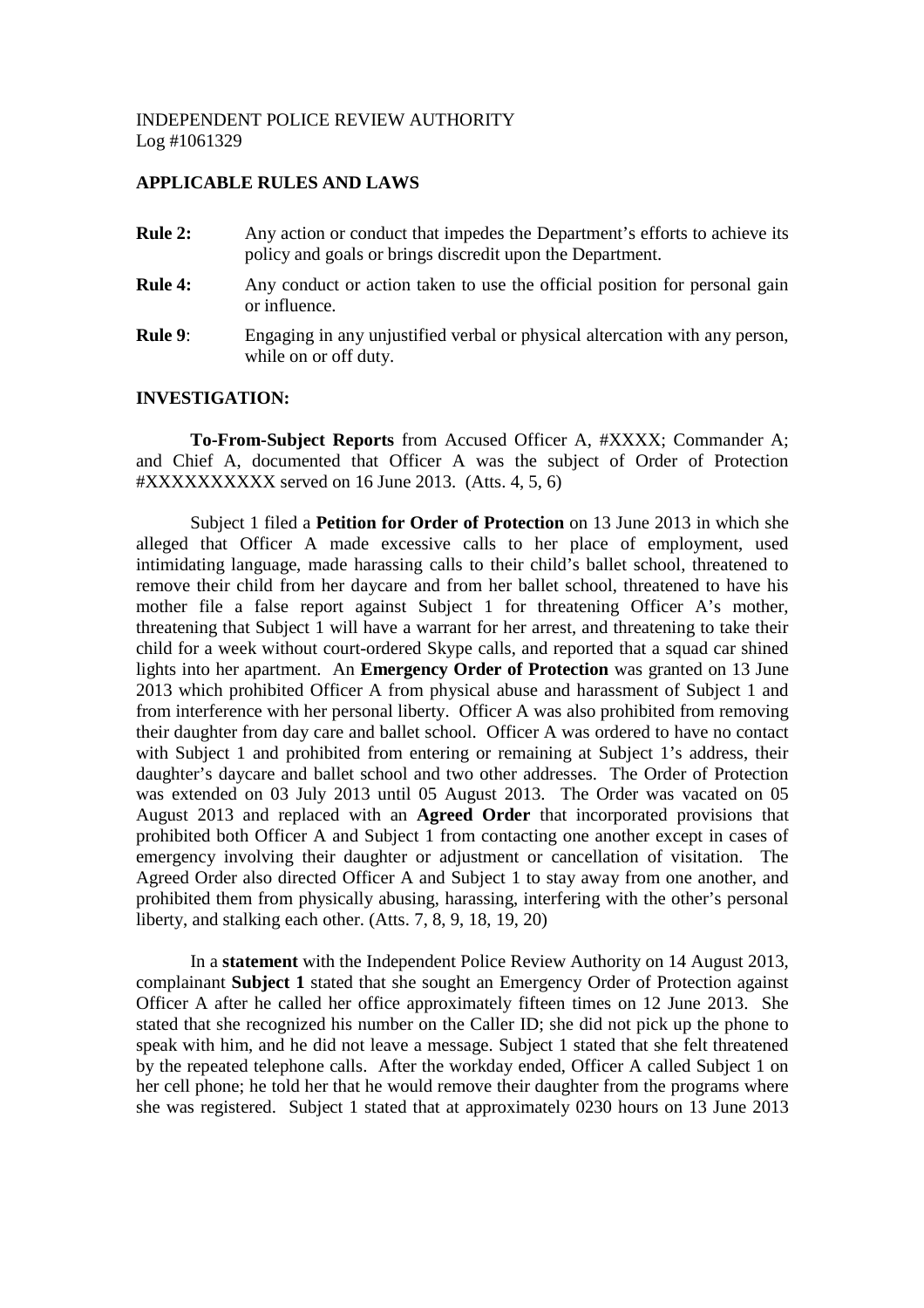she woke up because two unknown uniformed officers were outside of their marked SUV shining flashlights into her windows.<sup>2</sup>

Subject 1 also stated that a few months earlier she heard from the business manager at her daughter's ballet school that Officer A had telephoned and called them "nasty names"<sup>3</sup> and told them that it was illegal to have his daughter in class without his permission. Subject 1 also stated that Officer A told Subject 1 that his mother was going to make a report with her local police department about threats that he said Subject 1 made against Officer A's mother. Subject 1 denied threatening Officer A's mother. (Atts. 22, 25)

Subject 1 provided two **screenshots** of text messages dated 11 January 2013. In the first screenshot, the sender, Witness 2, informed Subject 1 that a "weird guy" called looking for her. Witness 2 provided a phone number and Subject 1 identified it as her daughter's father's number<sup>4</sup>. In the second screenshot, a person identified on the phone as "Juvenile 1's Daddy" denied calling Subject 1 at work and stated he was at court. Also, visible on the screenshot is a message from "Juvenile 1's Daddy" from 12 January 2013 in which he stated "She's at my moms" [sic] and Subject 1 replied nineteen minutes later, "Okay, thanks." (Att. 26)

In an **email** sent on 02 July 2013, victim **Subject 2** informed Subject 1 that Subject 2 recalled speaking with Officer  $A<sup>5</sup>$  about three months prior to the email. Subject 2 received a call from a man who told her they "had a student in [their] school who didn't belong there." Subject 2 stated that she asked for clarification and the caller identified himself as a police officer and Juvenile 1's father. Officer A went on to state that the ballet school was breaking the law by allowing Juvenile 1 to stay there. Subject 2 stated that Juvenile 1's mother enrolled her and that there was no problem with that. Officer A became angry that Subject 2 wasn't listening to him and said, "you'll be sorry if you let her stay." Officer A called several weeks later and spoke with the director of the school, Witness 1. Witness 1 told Subject 2 that Officer A was intimidating and identified himself as a police officer. Officer A told Witness 1 that Juvenile 1 couldn't be enrolled in the ballet school. Officer A became frustrated and hung up. Several weeks later, Subject 2 received another call from Officer A, during which he was very aggressive. Officer A repeated that he was a Chicago Police Officer and that his daughter was legally prohibited from being enrolled at the school. Subject 2 told Officer A to produce documentation of his status as custodial parent and she would abide by any court

<sup>&</sup>lt;sup>2</sup> An OEMC Event Query, documents that Unit 1671R responded to a Disturbance Call at XXXX N. Marmora Ave, at 0203 hours on 13 June 2013. The call involved an intoxicated homeless man in the gangway trying to gain entry to a residence where he had previously stayed. Unit 1671R cleared from the job at 0213 hours and coded it as 3E which is Disturbance, Drunk; Perpetrator Gone on Arrival. (Att. 57). Additionally, Subject 1 was not able to identify the officers, other than to report that Officer A was not among them and that they were male.

<sup>3</sup> Transcript of Subject 1, Att. 25, Page 8, Line 18-19

<sup>&</sup>lt;sup>4</sup> Officer A's cell phone carrier, Sprint, only retains call detail records for 18 months according to the US Department of Justice.

 $5$  The email refers to "Mr. A" but clearly is discussing alleged actions attributed to Officer A.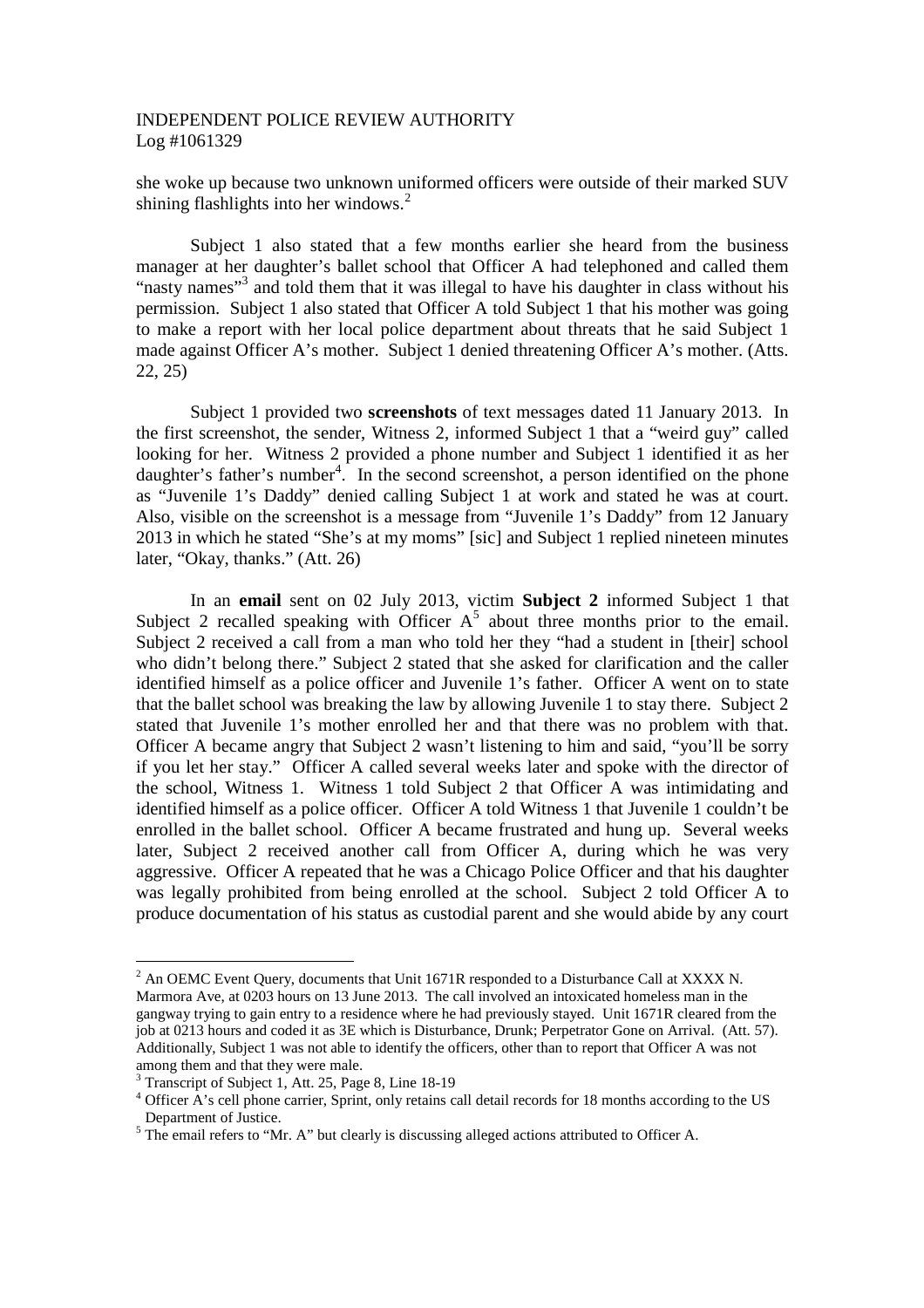order. Officer A called Subject 2 "obscene names" including, "stupid bitch" before he hung up the phone. (Att. 16)

In a **statemen**t with IPRA on 09 April 2014, victim **Subject 2** stated she works at the dance school that Officer A and Subject 1's daughter attends. Subject 2 stated that she received a call from Officer A in April or May of 2013. Officer A did not initially identify himself to Subject 2, only telling her that there is a student at the school that doesn't belong there. Subject 2 asked who she was speaking to and he told her, "Mr. A."<sup>6</sup> Subject 2 explained that Officer A's daughter was brought there by her mother and asked if there was a court order barring his daughter from the school. Officer A told Subject 2, "Well you'll be sorry if you keep her there,"<sup>7</sup> and hung up on her. Subject 2 stated that, at some point during that conversation, Officer A had identified himself as a Chicago police officer. Subject 2 discussed the situation with Subject 1 and Subject 1 assured her that it was legal for her daughter to be enrolled in the school.

About a week after the first telephone call, Officer A called the school again and spoke with Witness 1. Subject 2 was not present for the conversation between Officer A and Witness 1, but Witness 1 told Subject 2 that Officer A complained that it was not legal for his daughter to be at the school.

A few weeks after Witness 1 and Officer A spoke, Officer A called the school again and screamed at Subject 2. Officer A again told Subject 2 that the school had "no right<sup>38</sup> to have his daughter there. Subject 2 responded that if Officer A could produce a court order prohibiting his daughter from being at the school, she would have his daughter leave. Officer A called Subject 2 a "stupid bitch," directed other profanities at her and then hung up on her.

Subject 2 stated that she spoke to Officer A once more in December of 2013 when she called him to ask if his daughter was going to attend a dance recital at the school. Officer A told Subject 2 that he was not bringing his daughter and Subject 2 ended the call. Subject 2 stated that she has not had any subsequent telephone contact with Officer A and has never seen him in person. (Atts. 28, 33)

In a **statement** with IPRA on 09 April 2014, **Witness 1** stated that she spoke on the telephone once with Officer A in the early part of 2013. Witness 1 stated that Officer A called and told her that they had his daughter there without permission. Witness 1 stated that she was unaware of any reason why his daughter could not be at the school and she would need proof. Officer A then said that he was a police officer and "I know the law."<sup>9</sup> Officer A asked when he could come in person to speak with someone about the situation and Witness 1 provided him with the hours the school is open. Witness 1 stated that the call ended and she has not spoken to Officer A or seen him in person since that one phone call occurred. (Att. 31, 34)

<sup>6</sup> Transcript of Subject 2 , Att 33, Page 4, Line 14

 $<sup>7</sup>$  *Id.* at Page 5, Line 6</sup>

<sup>8</sup> *Id.* at Page 7, Line 5

<sup>&</sup>lt;sup>9</sup> Transcript of Witness 1, Att. 34, Page 4, Line 7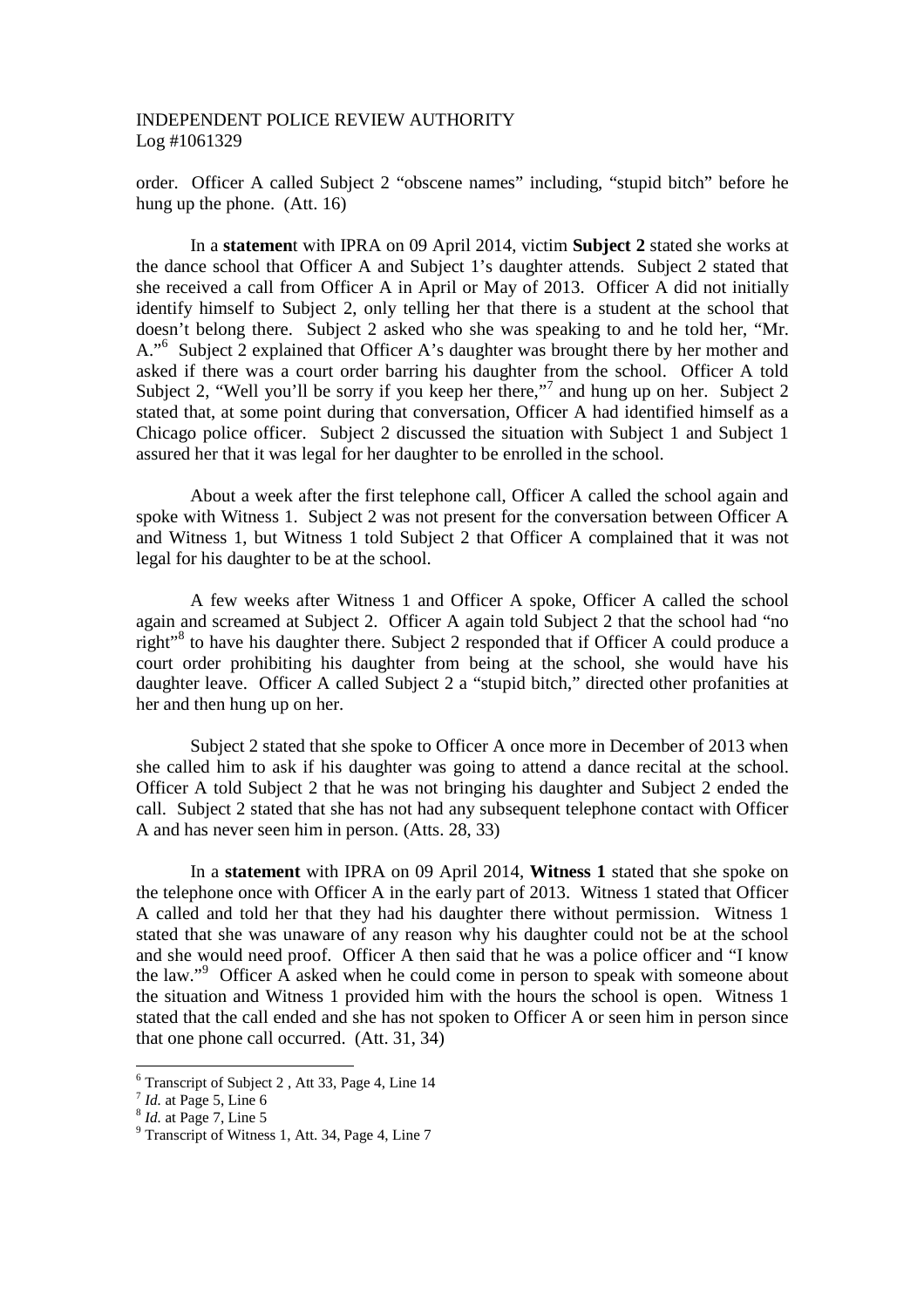In a statement with IPRA on 02 September 2015, accused **Police Officer, A, #XXXX**, stated that he and Subject 1 have a joint custody agreement; she has residential custody of their daughter. Officer A stated that he has visitation on his Regular Days Off, his furlough, and for parts of school breaks. Officer A stated that his only communication with Subject 1, per the joint custody agreement, is through TalkingParents.com, a website that records and stores all communication between parents. Officer A stated that either his mother, Witness 3, or his girlfriend, Witness 4, handle all of the communication through TalkingParents.com and that they mail his child support checks to Subject 1.

Officer A acknowledged that he spoke with an unknown female at the ballet school and they disagreed with one another over whether or not his daughter was allowed to attend the school. Officer A stated that he did not know the name of anyone at the ballet school. Officer A stated that he did not believe it was lawful for Subject 1 to enroll their daughter in ballet school because Subject 1 did not have his permission to enroll his daughter there.

Officer A denied calling anyone at his daughter's ballet school a "stupid bitch." Officer A denied calling La Petite ballet school and identifying himself as an officer while not conducting department business. Officer A denied making harassing telephone calls to Subject 1's place of employment but stated that he did call her place of employment two or three times in the course of approximately thirty minutes. He called to discuss Subject 1's alleged threats against Witness 3 and their daughter's attendance at the ballet school. Officer A stated that Subject 1 told him that she has a personal friend at the ballet school and that she would have her friend make an allegation against him. Officer A stated that he did discuss removing his daughter from day care and the ballet school because he understood it to be a violation of the joint custody agreement. Officer A denied telling his mother to file a false police report. Officer A also stated that in front of his girlfriend, Witness 4, Subject 1 threatened Officer A that she would have her friend make a complaint about him.

Officer A stated that in June of 2013, he returned text messages from Subject 1 but did not initiate contact with her. Officer A denied sending harassing text messages to Subject 1. (Atts. 40, 41)

In a **telephone conversation** on 21 June 2016, **Witness 4**, reported that Subject 1 made a threat via the Talking Parents website to have a friend make a complaint against Officer A and also to have that friend obtain an Order of Protection against Officer A. Witness 4 stated that Subject 1's threat to have her friend complain about Officer A was a result of Officer A asking Subject 1 to tell her friend to take his daughter's picture down from a website. Witness 4 stated that she did not have any knowledge of Subject 1 saying that she would have a friend at the ballet school complain about Officer A. (Att. 56)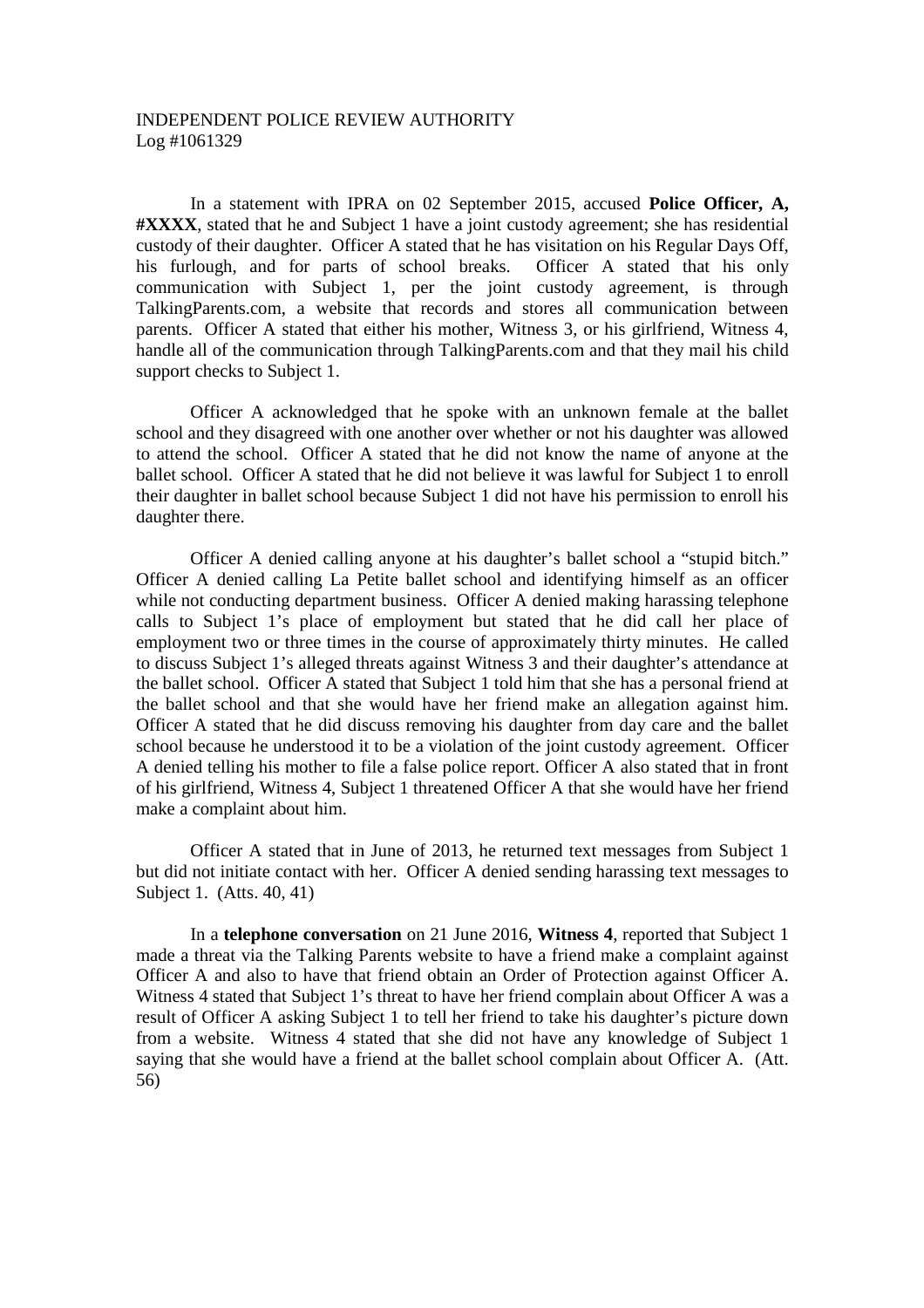A copy of the correspondence between Subject 1 and Officer A obtained from the **Talking Parents website** does not appear to be relevant to this investigation as the communication through the website does not start until January 2014. In a message dated 14 April 2015, Subject 1 mentioned that she advised her friend to obtain an Order of Protection against Officer A because Subject 1 felt he was stalking her friend because he instructed Subject 1 to have the friend remove pictures of their daughter from the friend's social media accounts. (Att. 55)

# **INVOLVED OFFICER BACKGROUND:**

Police Officer A was appointed to the Chicago Police Department on 02 December 2002. Officer A is assigned to the XXX Watch in the  $025<sup>th</sup>$  District. Officer A has been assigned to the  $025<sup>th</sup>$  District since leaving the Chicago Police Academy.

# **CONCLUSION:**

**Accused: Officer A, #XXXX, Unit 025**

## **Allegation #1: Not Sustained**

The Reporting Investigator recommends a finding of **Not Sustained** for **Allegation #1** against **Officer A**, that he made repeated calls to Subject 1's job in violation of Rule 9. Subject 1 made the allegation and stated that she avoided approximately fifteen calls to her place of employment on 12 June 2013. Officer A admitted that he called Subject 1 2-3 times at her job before eventually speaking with her. The screenshots of text messages provided by Subject 1 are dated 11 January 2013 and are not relevant to this allegation. There is insufficient evidence to either sustain or refute this allegation.

# **Allegation #2: Sustained**

The Reporting Investigator recommends a finding of **Sustained** for **Allegation #2** against **Officer A**, that he made harassing phone calls to Le Ballet Petit School in that he identified himself as a Chicago Police Officer while conducting non-department business, in violation of Rules 2 and 4. There is no doubt that Officer A called his daughter's ballet school as he stated because he believed her attendance at the school to be a violation of the joint custody agreement. Subject 2 stated that she spoke with Officer A on two occasions when he called the school and had knowledge of a third call Officer A made. Witness 1 stated that she spoke with Officer A. Officer A denied identifying himself as a police officer during those telephone calls but both Subject 2 and Witness 1 stated that he did. The context that Subject 2 and Witness 1 provide for Officer A identifying himself as an officer is consistent with his stated purpose for calling, specifically that he would use the authority of his position as a Chicago Police officer to assert that his interpretation of the Agreed Order was the correct one. The available evidence supports this allegation.

**Allegation #3: Sustained**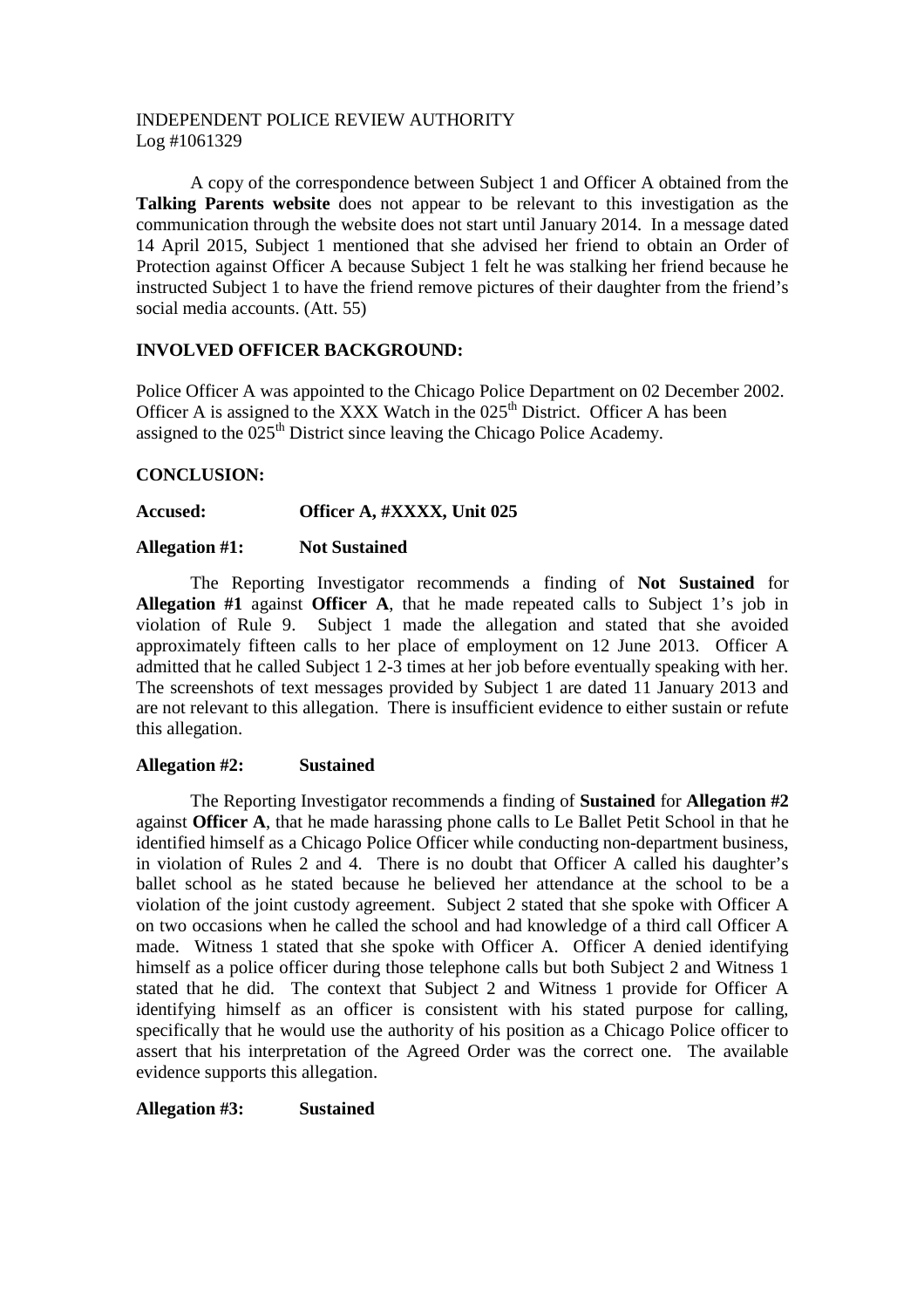The Reporting Investigator recommends a finding of **Sustained** for **Allegation #3** against **Officer A**, that he referred to Subject 2 as a "stupid bitch," in violation of Rule 9. The disrespectful language occurred during a telephone call between Subject 2 and Officer A. Subject 1 did mention that Officer A called someone "nasty names" but could not identify who Officer A spoke with. Subject 2 stated that Officer A called her a stupid bitch and she told Subject 1 about it. The statement of independent witness Subject 2 supports this allegation; there is no reliable evidence to diminish Subject 2's credibility. Officer A denied the allegation. Based on the preponderance of the evidence, this allegation should be Sustained.

### **Allegation #4: Not Sustained**

The Reporting Investigator recommends a finding of **Not Sustained** for **Allegation #4** against **Officer A**, that he threatened to remove Juvenile 1 from her day care and ballet school and to have his mother file a police report against Subject 1 alleging Subject 1 threatened her life in violation of Rule 9. Officer A stated that he spoke to Subject 1 about their daughter's ballet school and about alleged threats against Witness 3. Subject 1 and Officer A clearly had disagreements about their daughter's ballet school and about an alleged interaction between Subject 1 and Witness 3. Despite the disagreement, Officer A did not remove his daughter from day care or ballet school and his mother did not file a police report against Subject 1. As such, this appears to be an ongoing disagreement between Subject 1 and Officer A, who have had a contentious relationship, rather than a series of threats Officer A made against Subject 1. The available evidence is insufficient to sustain or refute this allegation.

## **Allegation #5: Not Sustained**

The Reporting Investigator recommends a finding of **Not Sustained** for **Allegation #5** against **Officer A**, that he sent Subject 1 harassing text messages on 12 June 2013 in violation of Rule 9. The screenshots of text messages provided by Subject 1 are dated 11 January 2013 and do not appear to be of a harassing nature. There is insufficient evidence to either sustain or refute this allegation.